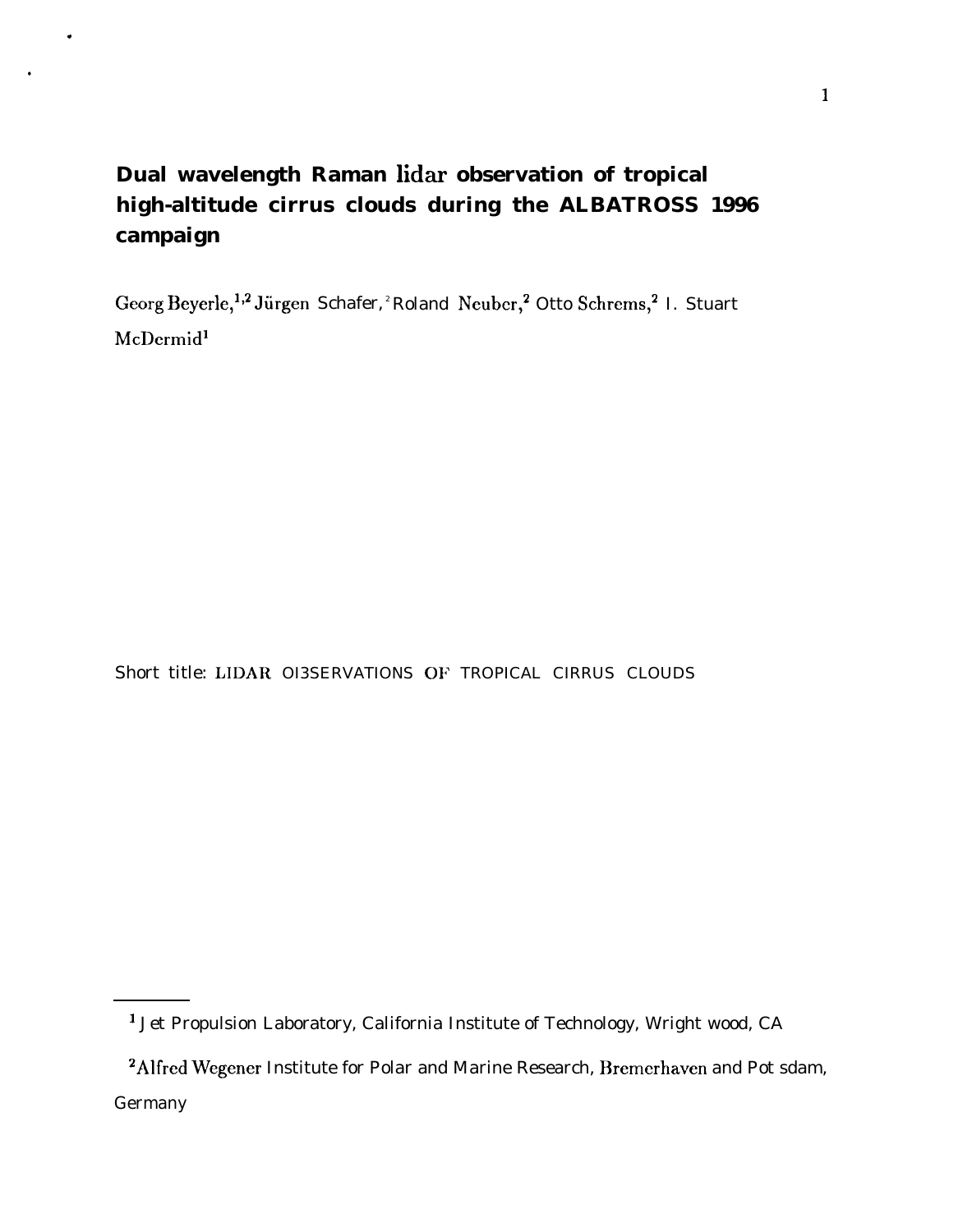Abstract. Dual wavelength Raman lidar observations of tropical high-altitude cirrus clouds were performed during the ALBATROSS 1996 campaign aboard the German research vessel "POLARSTERN" on the Atlantic ocean in October– November 1996. On the basis of 475 observations bet ween  $23.5^{\circ}$ N and  $23.5^{\circ}$  S we find in 72% of the altitude profiles indications of the presence of cirrus cloud layers. About one-third of the detected cirrus layers are subvisiblc with an optical thickness of less than 0.03 at a wavelength of 532 nm. Effective particle radii ranging from 3 to 200  $\mu$ m are derived with 11 % of the measurements showing values larger than 50  $\mu$ m. Subvisible clouds are found to contain primarily particles as large as 100 pm. Rapid sedimentation of these large particles may contribute significantly to the dehydration process in the upper troposphere.

.

.,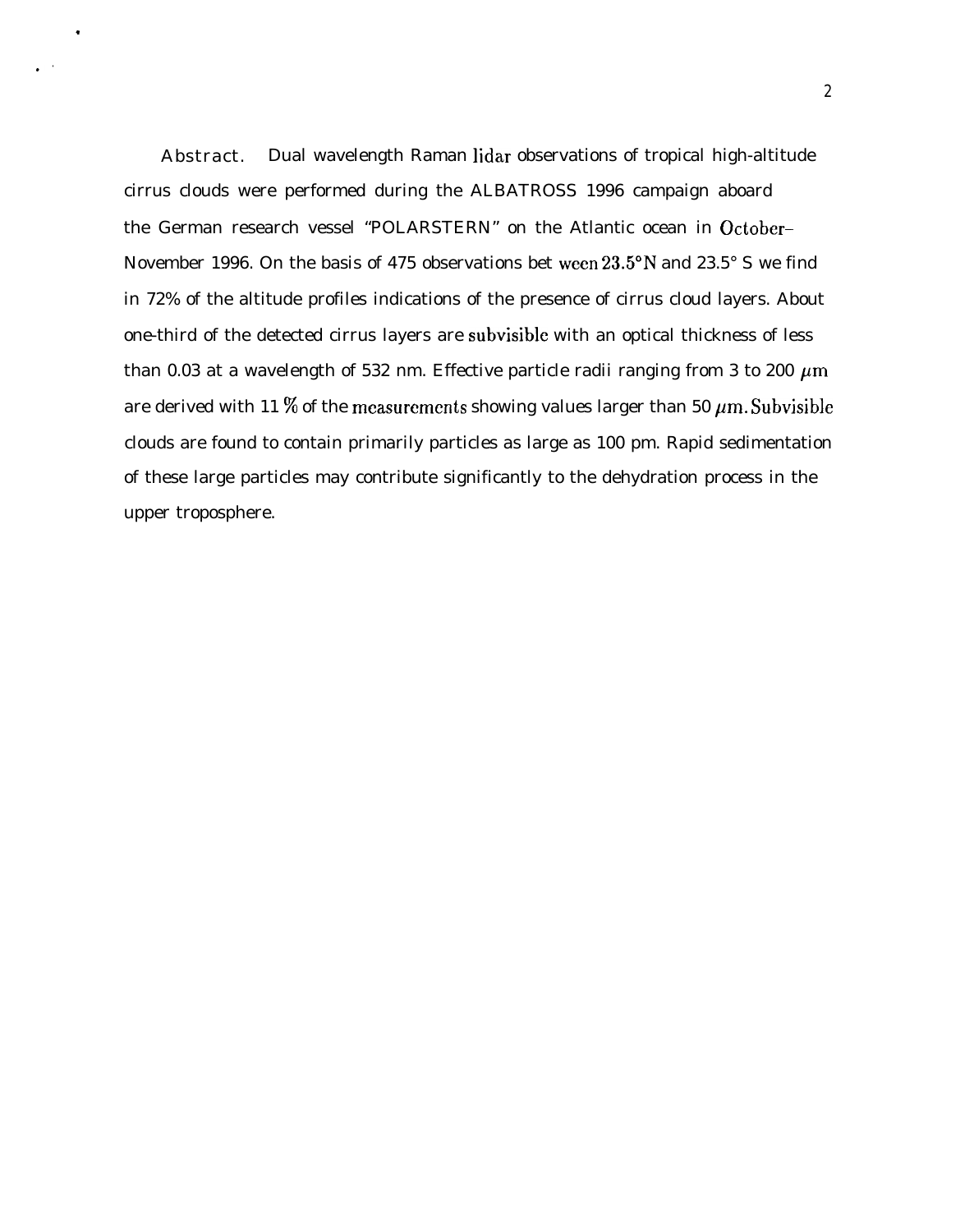#### **1. Introduction**

.

The frequent occurrence of high-altitude cirrus clouds at tropical latitudes is well known from satellite observations *[Prabhakara et al., 1988; Wang et al.,* 1994]. Because of their ubiquitous nature and global distribution these cloud layers can significantly affect the radiation budget of the atmosphere [e.g., Stephens et *al.,* 1990]. Furthermore, as tropospheric air enters the stratosphere predominantly in the tropics by upward transport the formation of tropical cirrus layers can influence the stratospheric water vapour content *[Danieken,* 1993; Potter *and llolton,* 1995; Jensen et *al.,* 1996 b]. Recently, *Jensen et al.* [1996a] have performed model calculations which indicate that cirrus layers can form by slow large-scale vertical motions leading to the formation of large particles with effective radii exceeding 10–20 pm. These particles precipitate rapidly and may reduce water vapour mixing ratios by as much as 1 ppmv near the tropical tropopause.

 $\lambda$ 

In this paper we present results from lidar observation of tropical visible and subvisible cirrus clouds above the Atlantic ocean during the ALBATROSS campaign (Atmospheric chemistry and lidar studies above the Atlantic ocean related to ozone and other trace gases in the tropo- and stratosphere). The measurements were performed with a mobile aerosol Raman lidar aboard the German research vessel "POLARSTERN" during a cruise from Bremerhaven, Germany  $(53.6^{\circ}N, 8.6^{\circ}E)$  to Punta Quills, Argentina (50.2°S, 68.3"W) in October-November 1996. Based on 107 hours of observations at tropical and subtropical latitudes we estimate the frequency of occurrence of optically thin cirrus layers and derive particle size distributions.

#### **2. Instrumentation and data reduction**

The aerosol Raman lidar instrument transmits simultaneously at wavelengths of 355 and 532 nm with a pulse repetition frequency of 30 Hz. Maximum pulse energies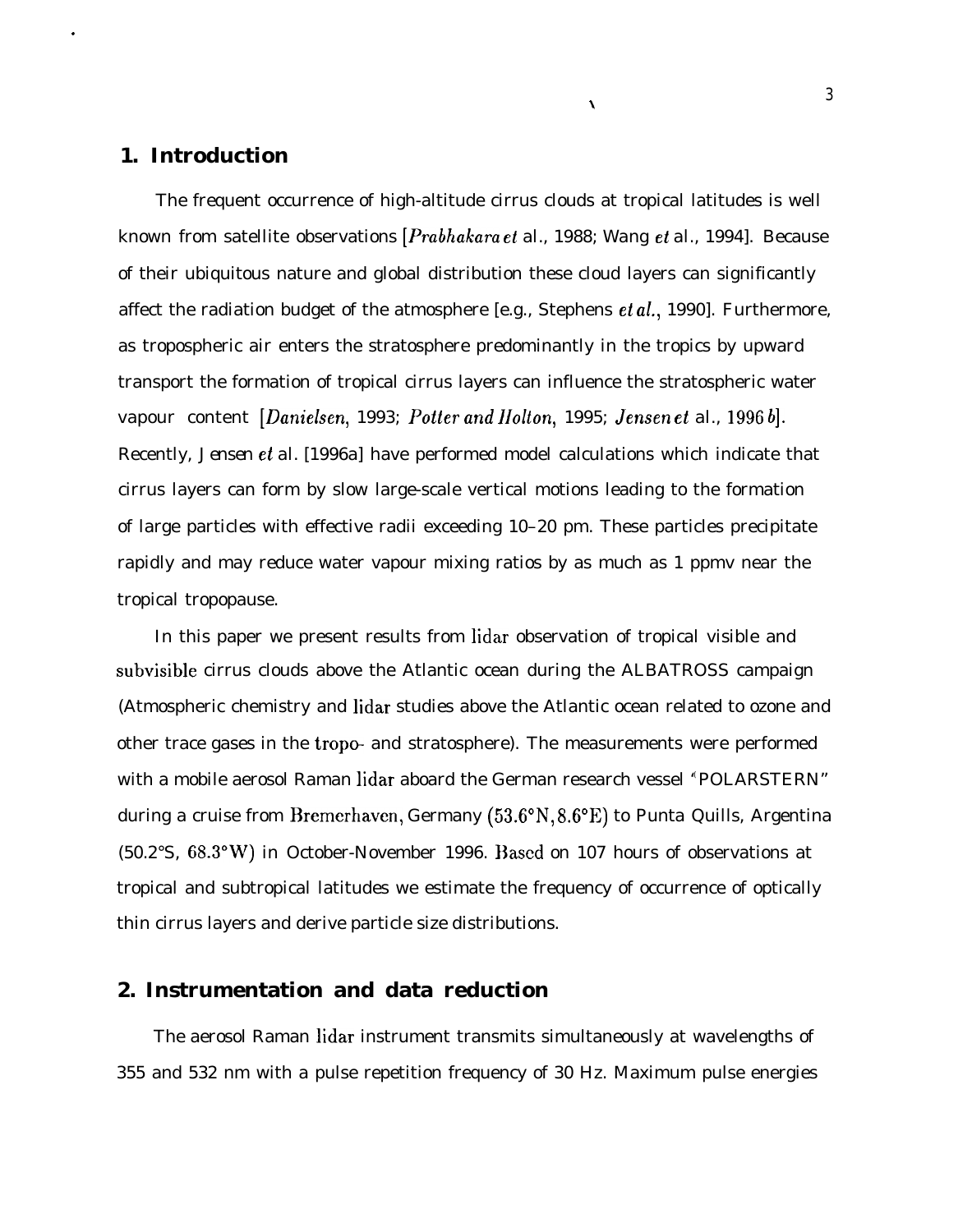are 300 mJ at both wavelengths. Elastic and inelastic components of the backscattered light due to molecular and aerosol scattering and due to vibrational Raman scattering on molecular nitrogen, respectively, at altitudes between 5 and 50 km are detected. Additionally, the instrument includes detection channels for cross-polarized return signals at 355 and 532 nm. Typically, counts from about 12,000 laser pulses are summed to produce a backscatter profile with 7.5 or 120 m altitude resolution. The instrument operated during night-time only. Further technical details are given in *Schäfer et al.* [1995].

.

'l'he raw data are corrected for photodetector saturation, deadtime effects and background noise. In the following  $\beta^{A,M}(z,\lambda) (\alpha^{A,M}(z,\lambda))$  denotes the backscatter (extinction) coefficient for aerosol and molecular scattering as a function of altitude z and wavelength  $\lambda$ , respectively. Backseat ter rat io  $R = \beta^{A}/\beta^{M} + 1$  is derived from the corrected elastic and inelastic return signals, P(z,  $\lambda$ ) and  $P(z, \lambda^R)$ , by

$$
R(z) = k \frac{P(z, \lambda^R)}{P(z, \lambda)} \exp \int_{z_{\lambda}}^{z} d\tilde{z} \left( \alpha^M(\tilde{z}, \lambda) - \alpha^M(\tilde{z}, \lambda^R) \right).
$$

Here,  $\lambda^R = (\lambda^{-1} - 2329.66 \text{ cm-1})^{-1}$  denotes the N<sub>2</sub> Raman shifted wavelength and  $z_s$ is the altitude of the lidar instrument. The value of k is obtained by normalizing R to unity at an aerosol free altitude range between 16 and 18 km. As cirrus ice particles in general are large compared to the lidar wavelength we ignore the wavelength dependence of  $\alpha^A$ . Volume depolarization  $\delta$  is given by

$$
\delta = \frac{\beta_1^M + \beta_1^A}{\beta_{\parallel}^M + \beta_{\parallel}^A}.
$$

The subscripts  $\parallel$  and  $\perp$  denote the aligned- and cross-polarized component, respectively.  $\delta$  is normalized to  $\delta^M \equiv 0.014$  at an aerosol free altitude range between 16 and 18 km [ Young, 1980]. We obtain the optical thickness  $\tau$  between altitudes  $z_b = 11$  km and  $z_t$  = 16 km from the inelastic return signals  $P(z, \lambda^R)$  by

$$
\tau(z_b, z_t, \lambda, \lambda^R) = \frac{1}{2} \text{ in } \frac{P(z_b, \lambda^R) (z_b - z_s)^2 N(z_t)}{(P(z_t, \lambda^R) (z_t - z_s)^2 N(z_b))}
$$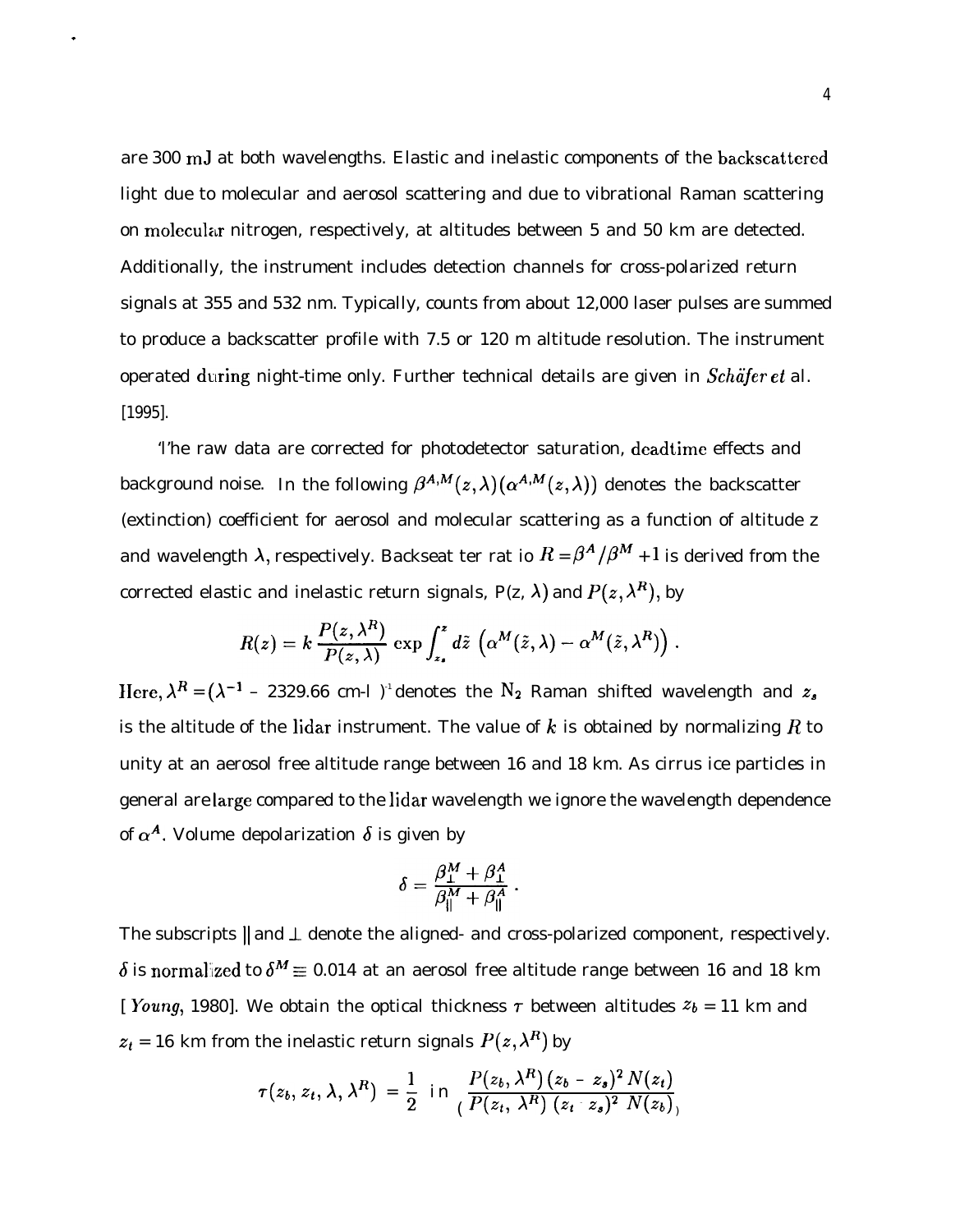$$
-\frac{1}{2}\int_{z_b}^{z_t} dz \left(\alpha^M(\lambda) + \alpha^M(\lambda^R)\right)
$$

where  $N(z)$  denotes the molecular number density and is obtained from daily serological balloon soundings aboard "PO LARSTERN". Strictly,  $\tau$  is the arithmetic mean of optical thicknesses at  $\lambda$  and  $\lambda^R$ . In the following we will refer to  $\tau$  as optical thickness at wavelength  $\lambda$ . As will be shown later  $\tau$  is typically much smaller than unity. Therefore, we assume that contributions from multiple scat tering processes can be ignored. Figure 1.

#### **3. Results and discussion**

During the ALBATROSS campaign lidar measurements were performed on the Atlantic ocean between 35°N and 45°S latitude and 25"W and 30"W longitude. The following discussion is restricted to the tropical and subtropical observations (30"N-30"S). The observations took place on 11 nights between October 18 and October 31, 1996; total measurement time was 107 hours.

In general we observed a high temporal variability and spatial inhomogeneity of tropical cirrus cloud layers. An example is shown in Figure 1 which gives a time series of altitude profiles of R at 355 nm recorded between 21:17 and 21:59 UTC on October 21, 1996 at 11 .99"N and 28.25° W. Each profile corresponds to a measurement period of 34 seconds with an altitude resolution of 7.5 m. The cirrus cloud top is located a few hundred meters below the tropopause altitude which is obtained by linear temporal interpolation of radio sonde data. IIowevcr, the exact tropopause altitude is uncertain as the sonde launches occurred 9 hours before and 15 hours after the lidar observation. Throughout the campaign cirrus top layers are observed in close vicinity to and below the tropopause altitude. There is no indication of cloud formation above the tropopause in the lower stratosphere. Figure 2.

The presence of optically thin cirrus cloud layer is more readily detected in terms of changes in volume depolarization  $\delta$  than in backscatter ratio R as is shown in Figure 2.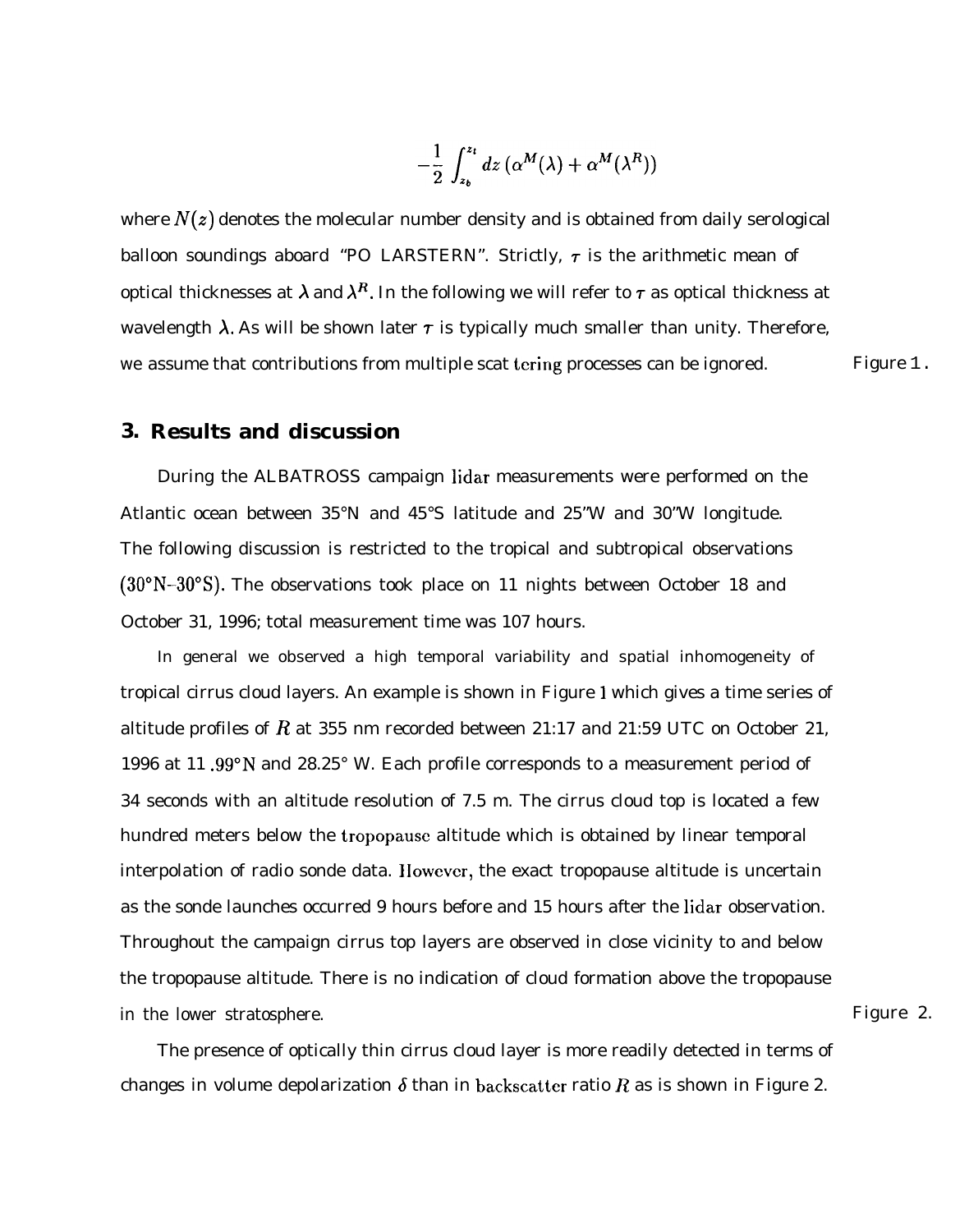Figure 2 gives the maximum value of backscatter ratio (volume depolarization) in the altitude interval 11 to 16 km denoted by  $R_{max}$  ( $\delta_{max}$ ) as a function of the optical thickness at 532 nm. Values of  $\tau$  below about 0.01 are increasingly sensitive to the statistical noise of the  $N_z$  Raman return signal and their errors grow correspondingly. Vertical lines indicate the subvisibility threshold  $\tau = 0.03$  of cirrus clouds introduced by *Sassen et al.* [1989]. Typically,  $R_{max}$  of a subvisible cirrus does not exceed values of 2–3 whereas in terms of  $\delta_{max}$  a clear separation between presence of subvisible clouds  $(\delta_{max} > 0.02, \tau < 0.03)$  and a clear sky condition  $(\delta_{max} = 0.014)$  can be seen. Based on all available data at tropical latitudes with  $\delta_{max} > 0.02$  we find that about 50% of the observed cirrus layers are subvisible. The set of the set of the set of the set of the set of the set of the set of the set of the set of the set of the set of the set of the set of the set of the set of the set of the set

Figure 3 summarizes the frequency of cirrus cloud occurrence in our data set. It shows the relative frequency of occurrence of  $\delta_{max}$  at  $23.5^{\circ}S$ -23.5°N (top) and 23.5 -30° S  $/23.5-30°$ N (bottom). In the tropics we find in 72% out of 475 profiles maximum volume depolarizations exceeding 0.02. In the subtropics this percentage reduces to 36% based on 157 profiles. Furthermore, in subtropical clouds lower values of  $\delta$  are observed in general. The following analysis of particle size distributions is based solely on data recorded between 23.5° S and 23.5"N.

In order to obtain information on particle sizes we derive estimates of the particle size distribution from the observed colour ratio  $C(z, \lambda_1, \lambda_2) = (R(z, \lambda_1) - 1)/(R(z, \lambda_2) - 1)$ where  $\lambda_1 = 355$  nm and  $\lambda_2 = 532$  nm. The particle size distribution is assumed to follow a power law

$$
\frac{dn}{dr} = AT \cdot B \qquad r_a \le r \le r_b
$$

with parameters *A, B,*  $r_a = 1$  *pm, and*  $r_b = 500 \ \mu m$  *[Heymsfield and Platt, 1984].* Within the framework of Mie scattering theory we obtain a calculated backscatter coefficient  $~\tilde{\beta}^A(\lambda) = \pi A \int_{r_a}^{r_b} dr r^{2-B} Q_{\pi}(x, m(\lambda))$  and the parameter B can be derived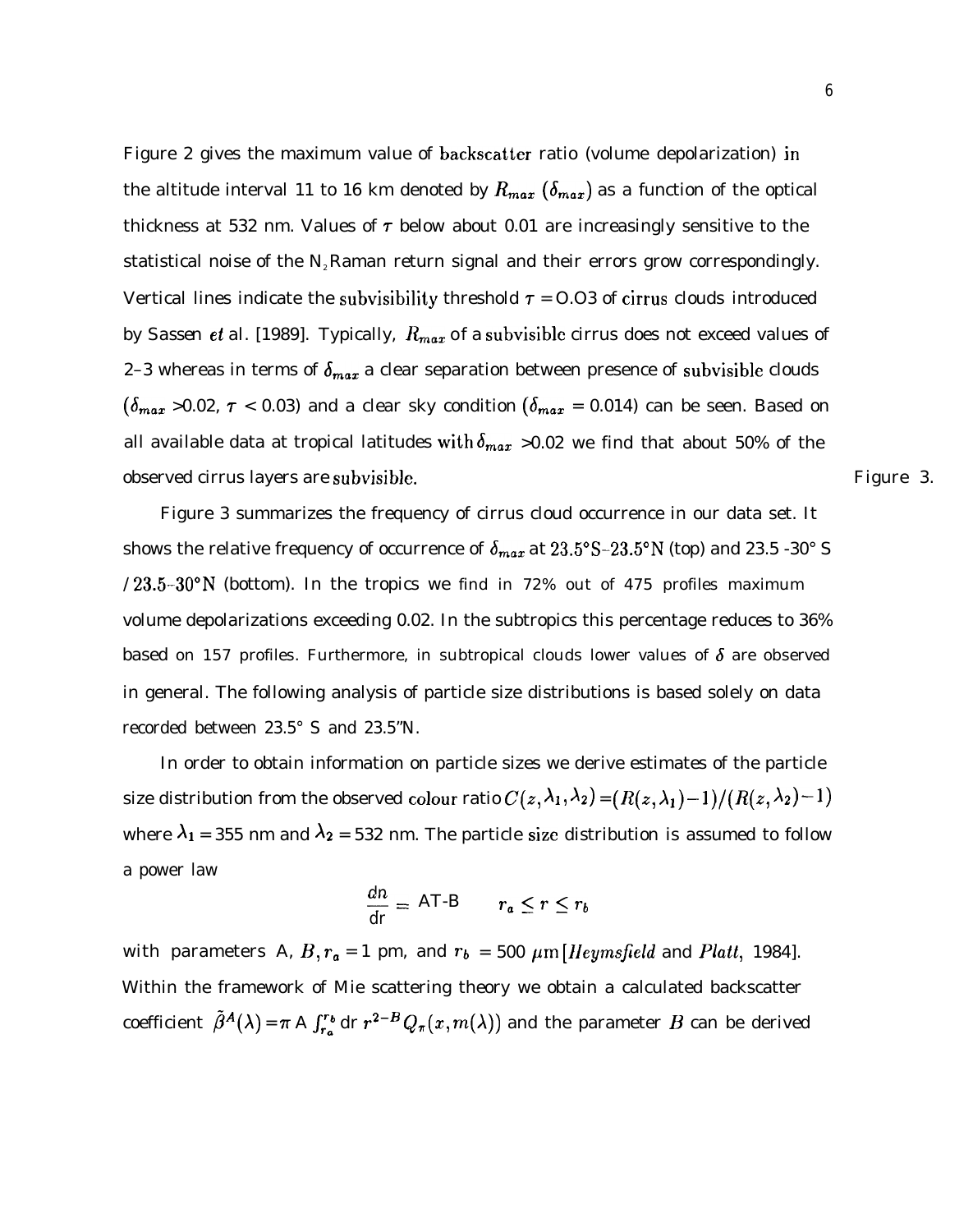numerically from the relation

$$
C(2, \lambda_1, \lambda_2) \approx \frac{\int_{r_a}^{r_b} dr \ r^{2-B} Q_{\pi}(x, m(\lambda_1)) \lambda_1^{4\pi\sigma s}}{\int_{r_a}^{r_b} dr \ r^{2-B} Q_{\pi}(x, m(\lambda_2)) \lambda_2}.
$$

The backscatter efficiency  $Q_{\pi}$  of a particle with size parameter  $x = 2\pi r/\lambda$  and refractive index m is calculated numerically *[Bohren and Huffman, 1983]*. For water ice  $m = 1.325 + i3.76 \cdot 10^{9}$  and  $1.312 + i3.11$ .  $10^{-9}$ , at 355 and 532 nm, respectively [Warren, 1984]. The wavelength exponent 4.08 takes into account atmospheric dispersion [Ciddor, 1996]. Finally, parameter *A* follows from

$$
A = \frac{\beta^{A}(\lambda)}{\pi \int_{r_a}^{r_b} dr \, r^{2-B} \, Q_{\pi}(x, m(\lambda))} \, dx
$$

Figure 4.

We are aware of the apparent conflict between the use of Mie scattering theory which is valid for spherical particles only and the nonspherical characteristics of cirrus ice particles. In order to estimate the systematic error due to the use of Mie theory cross-sectional area densities

$$
S = \pi A \int_{r_a}^{r_b} dr \ r^{2-B}
$$

derived from our algorithm are compared with a parameterization given by *Sassen ei al.* [1989]

$$
\tilde{S}=\frac{\beta^A(\lambda=694~\text{nm})}{9}.
$$

Values of g at a wavelength of 694 nm are 0.052, 0.172, and 0.076 for thin plate crystals, thick plate crystals, and long column crystals, respectively *[Sassen et al.,* 1989]. For simplicity we use the mean value,  $g = (0.052 + 0.172 + 0.076)/3 = 0.1 \pm 0.06$  and assume that the parameterization is valid at 532 nm, as well. The comparison between  $\tilde{\mathcal{S}}$  and  $\mathcal{S}$ is shown in figure 4. The standard deviation of  $(S - S)/S$  is  $23\%$ , the maximum value is 34%. Under the assumption that the errors scale with the effective particle radius  $r_e$  we estimate the systematic error of  $r_e$  to be 12% and the systematic error of volume density

$$
V=\frac{4\pi}{3}A\int_{r_a}^{r_b}dr\ r^{3+B}
$$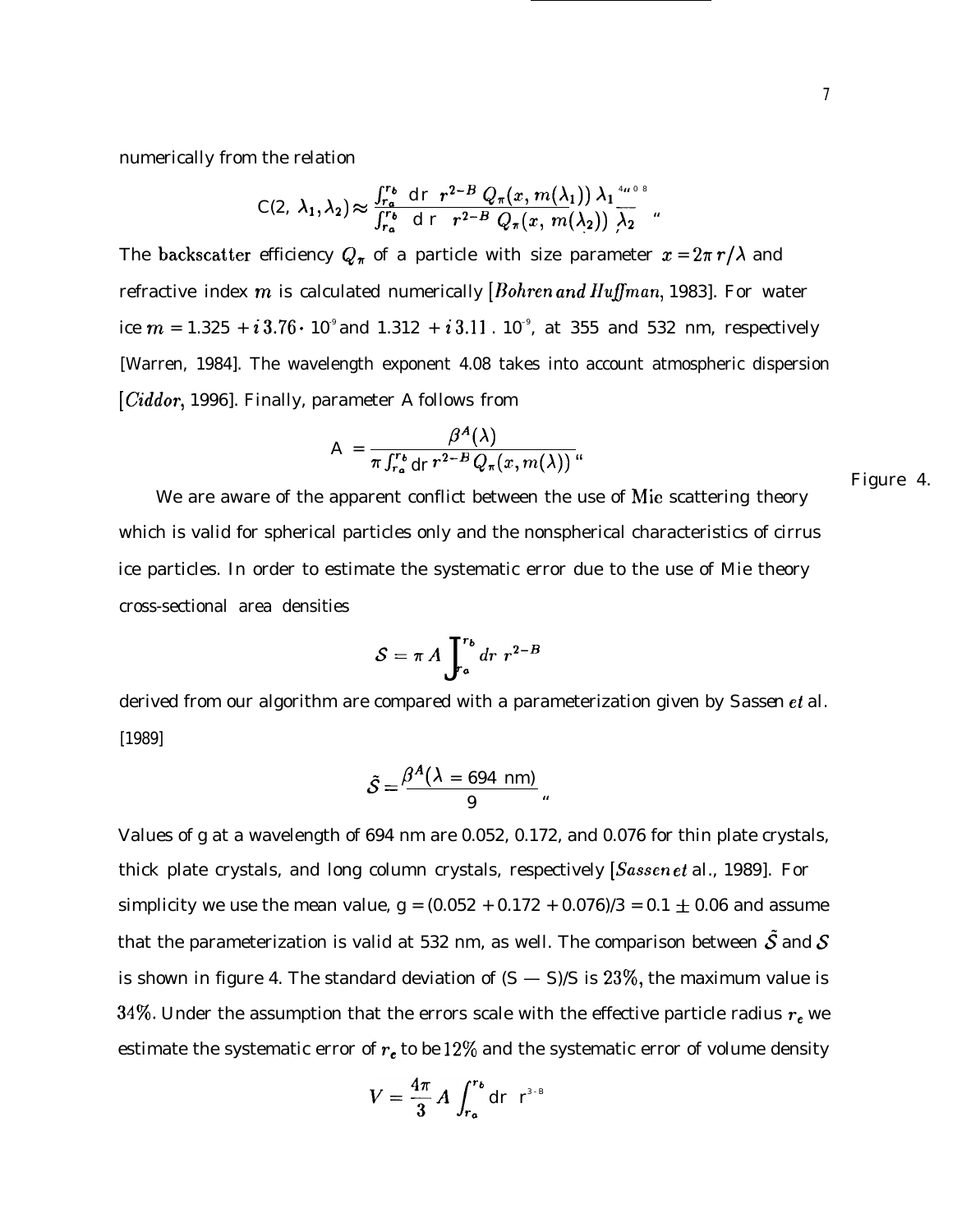We define an effective particle radius  $r_e$  by forming the ratio of volume density  $V$ and the cross-sectional area density  $S$ ,

$$
r_e \equiv \frac{3}{4} \frac{V}{S} \ .
$$

The correlation of  $r_e$  with the aerosol backscatter coefficient at 532 nm is given in Figure 5. For comparison the range of corresponding molecular backscatter coefficients at 532 nm is marked as a grey area. Figure 5 shows that particles exhibiting low values of  $\beta^A$  predominantly have large effective radii of about 100 pm. As will be discussed in the next paragraph these large particles which are difllcult to detect by remote sensing instruments contain a considerable fraction of the available water in the upper troposphere. Figure 6.

From *V* and the ice mass density  $\rho_i = 0.78$  g/cm<sup>3</sup> we calculate the H<sub>2</sub>O equivalent volume mixing ratio (evmr)  $x = N_A \rho_i V / M_{H_2O} / N$  where N<sub>A</sub> and  $M_{H_2O} = 18.01$  g/mole denote the Avogadro number and the molar mass of water, respective y. 1.e. evmr is the increase in water volume mixing ratio that would be observed if all H<sub>2</sub>0 molecules in the liquid or solid phase were present in the gas phase. The water evmr of cirrus particles with effective radii  $r_e$  is plotted in Figure 6a. In contrast, Figure 6b gives the fraction of water evmr which is contained in particles with radii exceeding 50 pm. Comparison between Figure 6a and b shows little difference for effective radii larger than about 10-20 pm. This suggests that in particle size distributions with  $r_e$  < 10-20  $\mu$ m the major fraction of the available water is contained in particles smaller than 50 pm. As ice particles larger than 50  $\mu$ m have fall speeds exceeding 1 km per hour *[Pruppacher and Klett*, 1978] Figure 6b indicates the fraction of 11,0 evmr which may be removed from the upper troposphere by rapid sedimentation of cirrus ice particles. We conclude that cloud layers with effective radii smaller than about  $10\n-20 \mu m$  do not contribute significantly to the dehydration process. IIowever, subvisible cirrus clouds with low

8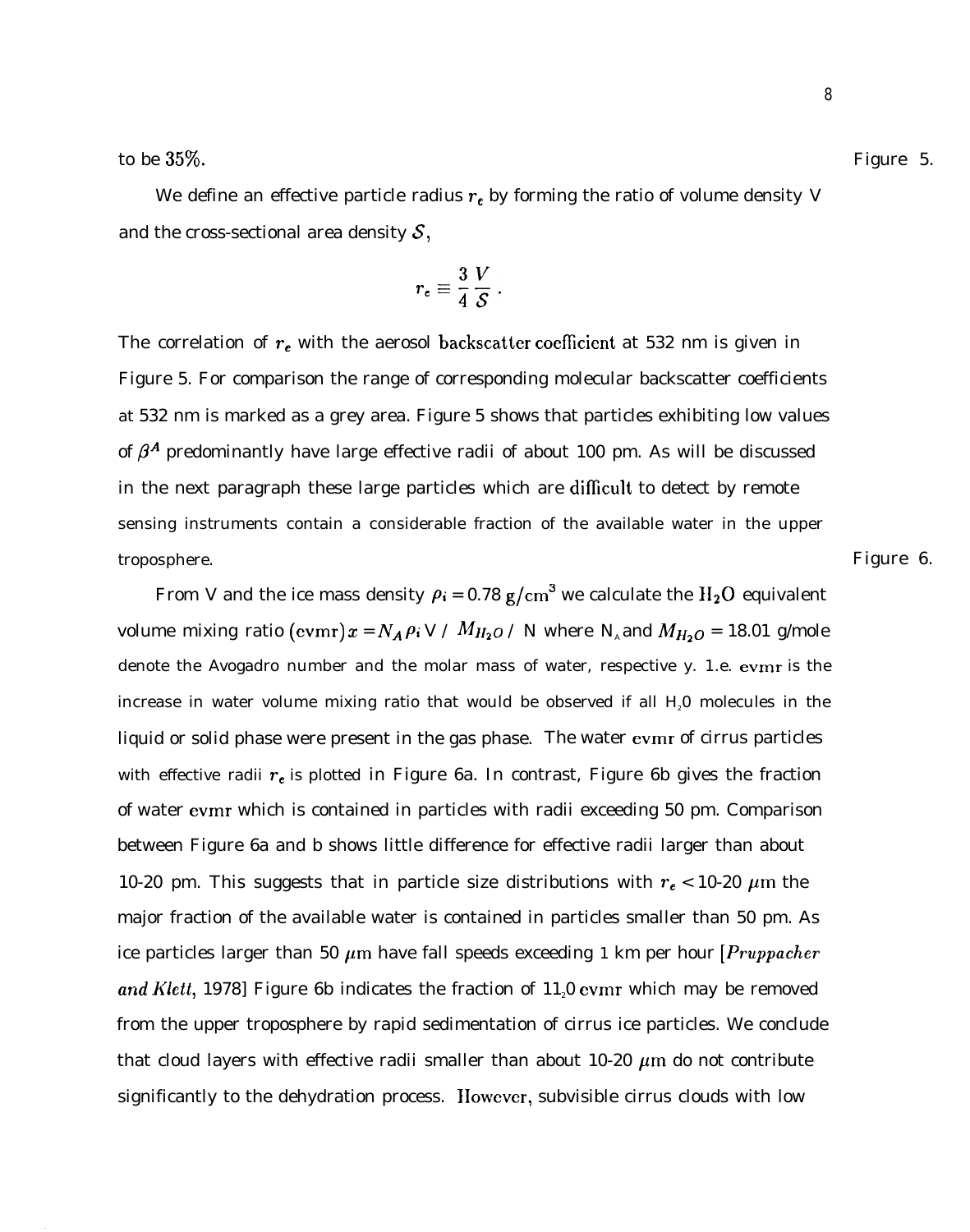values of  $/3^4 \approx 10^{-7} \text{m}^{-1} \text{sr}^{-1}$  predominantly exhibit effective radii of about 100  $\mu$ m and water evmr between 0.1 and 1 ppmv are contained in rapidly sedimenting ice particles.

Our observations substantiate the interpretations by Jensen et *al. [1996a]* of their model calculations that subvisible cirrus layers formed by slow large-scale vertical upward motions lead to the formation of large particles with radii larger than 20  $\mu$ m which precipitate rapidly and contribute significantly to the dehydration process in the upper tropical troposphere. The frequent occurrence of subvisible cirrus during our campaign suggests that this removal process contributes significantly to the stratospheric water budget. Clearly, further lidar observations at tropical latitudes are needed in order to extend and improve the data base required for this type of analysis.

Acknowledgments. The help and support by the crew of "POLARSTERN" during the ALBATROSS campaign is gratefully acknowledged. We thank P. Rairoux for stimulating discussions and R. Weller and J. Gräser for providing the radio sonde data. The MARL lidar instrument was designed and built by OHB System Bremen, Germany in co-operation with Alfred Wegener Institute, Bremerhaven and Potsdam, Germany and GKSS Forschungszentrum Geesthacht, Germany. We gratefully acknowledge financial support for this project by Deutsche 13undesstiftung Umwelt, Germany. G. B. thanks the National Research Council for the award of an associateship. Part of the work described here was performed at the Jet Propulsion Laboratory, California Institute of Technology, through an agreement with the National Aeronautics and Space Administration. Contribution 1245 of the Alfred Wegener Institute.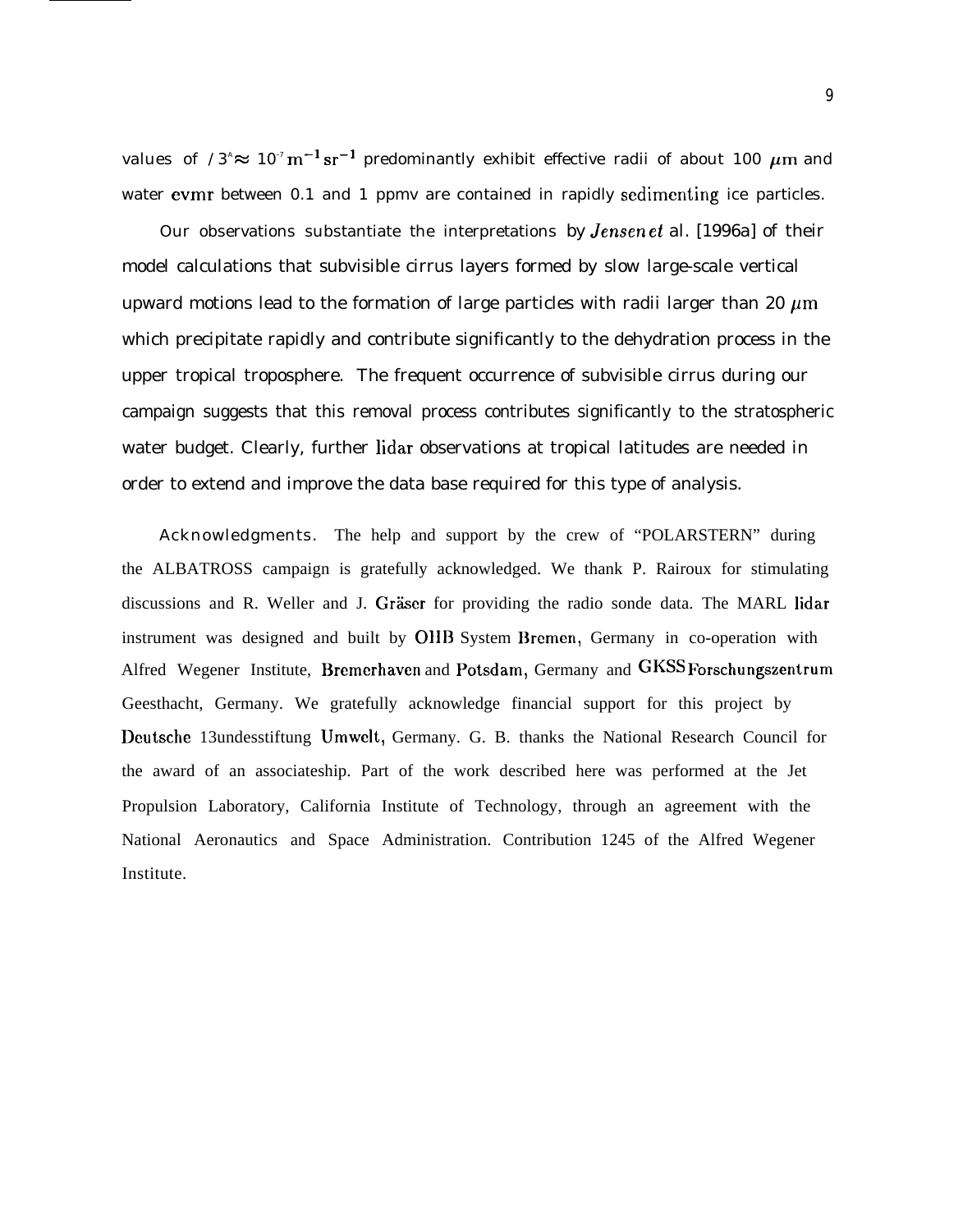## **References**

- Bohren, C. F., and D. R. **Huffman**, *Absorption and* scattering of light by small particles, John Wiley & Sons, New York, 1983.
- Ciddor, P. E., Refractive index of air: new equations for the visible and near infrared,  $Appl$ . *Opt.,* 35, (9), 1566-1573, 1996.
- Danielsen, E. F., In situ evidence of rapid, vertical, irreversible transport of lower tropospheric air into the lower stratosphere by convective cloud turrets and by large-scale upwelling in tropical cyclones, *J. Geophys. Res.*, 98, (D5), 8665–8681, 1993.
- IIeymsfield, A. J., and C. M. R. Platt, A parameterization of the particle size spectrum of ice clouds in terms of the ambient temperature and ice water content, *J. Atmos. Sci.,* **41,** 846-855, 1984.
- Jensen, E. J., O. B. Toon, L. Pfister, and 11. B. Selkirk, Dehydration of the upper troposphere and lower stratosphere by subvisible cirrus clouds near the tropical tropopause, *Geophys. Res. Lett.,* 23, (8), 825-828, *1996a.*
- Jensen, E. J., O. B. Toon, H. B. Selkirk, J. D. Spinhirne, and M. R. Schoeberl, On the formation and persistence of subvisible cirrus clouds near the tropical tropopause, *J. Geophys. Res., 101,* (D16), 21361-21375, 1996&
- Potter, B. E., and J. R. IIolton, The role of monsoon convection in the dehydration of the lower tropical stratosphere, *J. Atrnos. Sci.,* 52, (8), 1034-1050, 1995.
- Prabhakara, C., R. S. Fraser, G. Dalu, M. C. Wu, R. J. Curran, and T. Styles, Thin cirrus clouds: Seasonal distribution over oceans deduced from Nimbus-4 IRIS, *J. Appl. Meteorol.,* 27, 379-399, 1988.
- Pruppacher, H. P., and J. D. Klett, *Microphysics of clouds and precipitation,* D. Reidel Publ., Dordrecht, 1978.
- Sassen, K., M. K. Griffin, and G. C. Dodd, Optical scattering and microphysical properties of subvisual cirrus clouds, and climatic implications, *J. Appl. Meteorol., 28, 91-98, 1989.*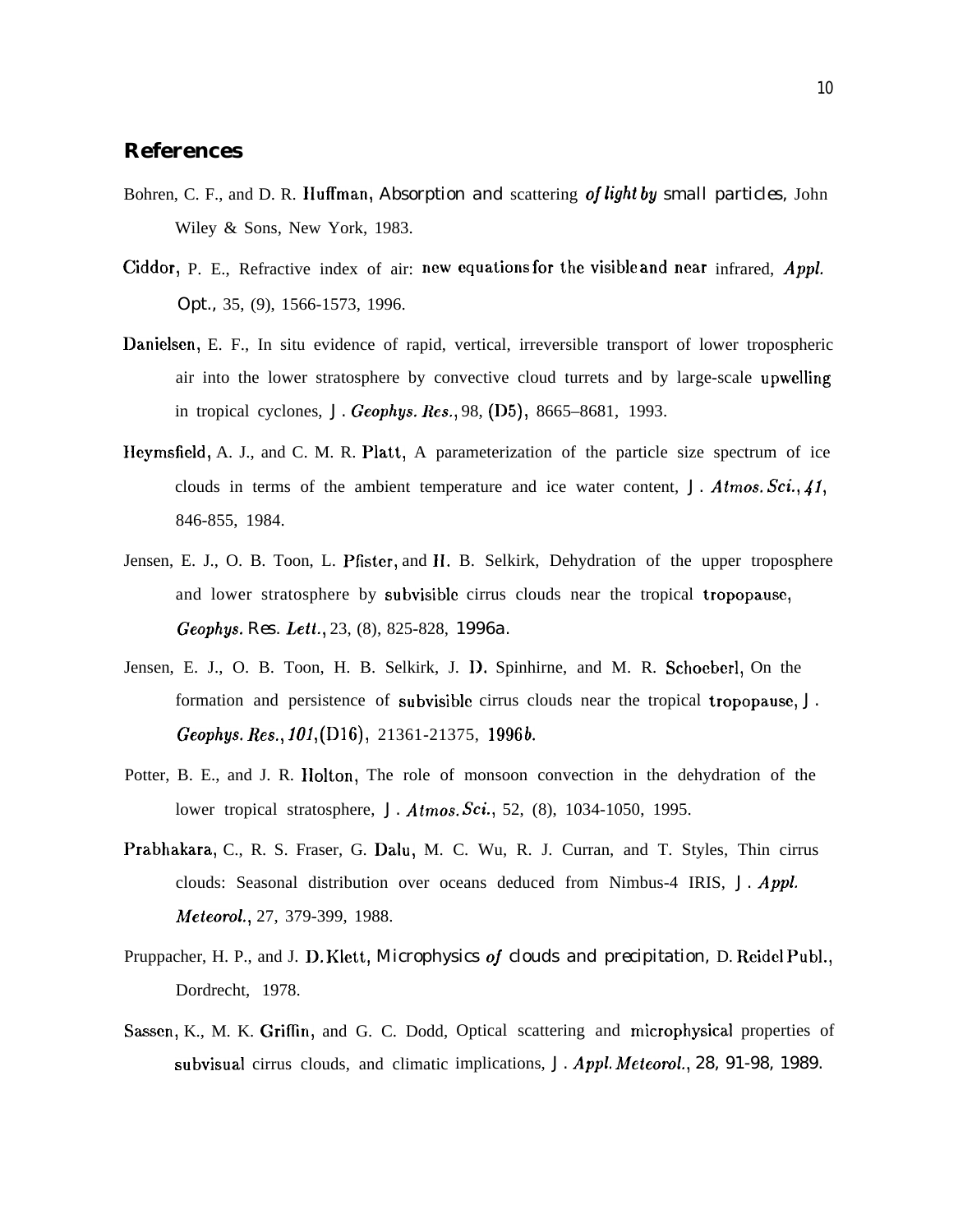- Schafer, H.-J., O. Schrems, G. Beyerle, B. Ilofer, W. Mildner, F. A. Theopold, W. Lahmann, C. Weitkamp, and M. Steinbach, A modular and mobile multi-purpose lidar system for observation of tropospheric and stratospheric aerosols, *SPIE EurOpto series, 2581, 128-136, 1995.*
- Stephens, G. L., S. C. Tsay, P. W. Stackhouse, and P. J. Flatau, The relevance of the micro-physical and radiative properties of cirrus clouds to climate and climate feedback, *J. Atmos. Sci.,* 47, 1742-1753, 1990.
- Wang, P.-H., M. P. McCormick, L. R. Poole, W. P. Chu, G. K. Yue, G. S. Kent, and K. M. Skeens, Tropical high cloud characteristics derived from SAGE II extinction measurements, *Atmospheric Research, 84,* 53-83, 1994.
- Warren, S. G., Optical constants of ice from the ultraviolet to the microwave, *Appl. Opt., 23, (8), 1206-1225,1984.*
- Young, A. T., Revised depolarization correction for atmospheric extinction, *Appl. Opt., 19, (20), 3427-3428,1980.*

*G.* Beyerle and I. S. McDermid, Table Mountain Facility, Jet Propulsion Laboratory, California Institute of Technology, P.O.B. 367, Wrightwood, CA 92397. (e-mail: bcyerle@tmf.jpl.nasa. gov; mcdermid@tmf.jpl. nasa.gov)

J. Schafer and O. Schrems, Alfred Wegener Institute, P.O.B. 120161, D-27515 Bremerhaven, Germany. (e-mail: jschafer@awi-bremerhaven.de; ot to\_schrems@awibremerhaven.de)

R. Neuber, Alfred Wegener Institute, P.O.B. 600149, D-14401 Potsdam, Germany. (e-mail: neuberQawi-potsdam. de)

Received XXX; revised XXX; accepted XXX.

To appear in *Journal of Geophysical Research, 1997.*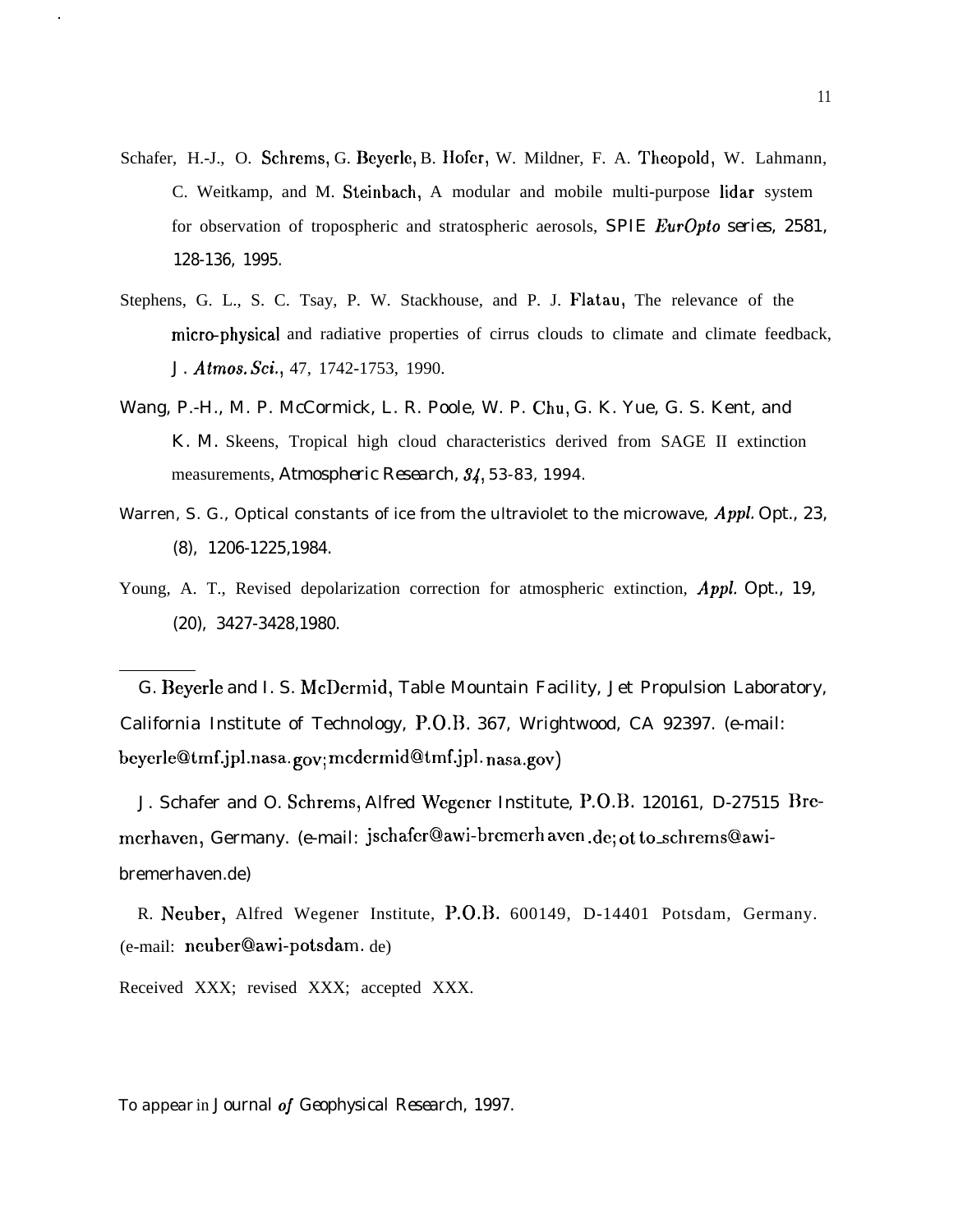This manuscript was prepared with  $AGU's \cancel{B}T_FX$  macros v4, with the extension package 'AGU++' by P. W. Daly, version 1.5b from 1996/10/24.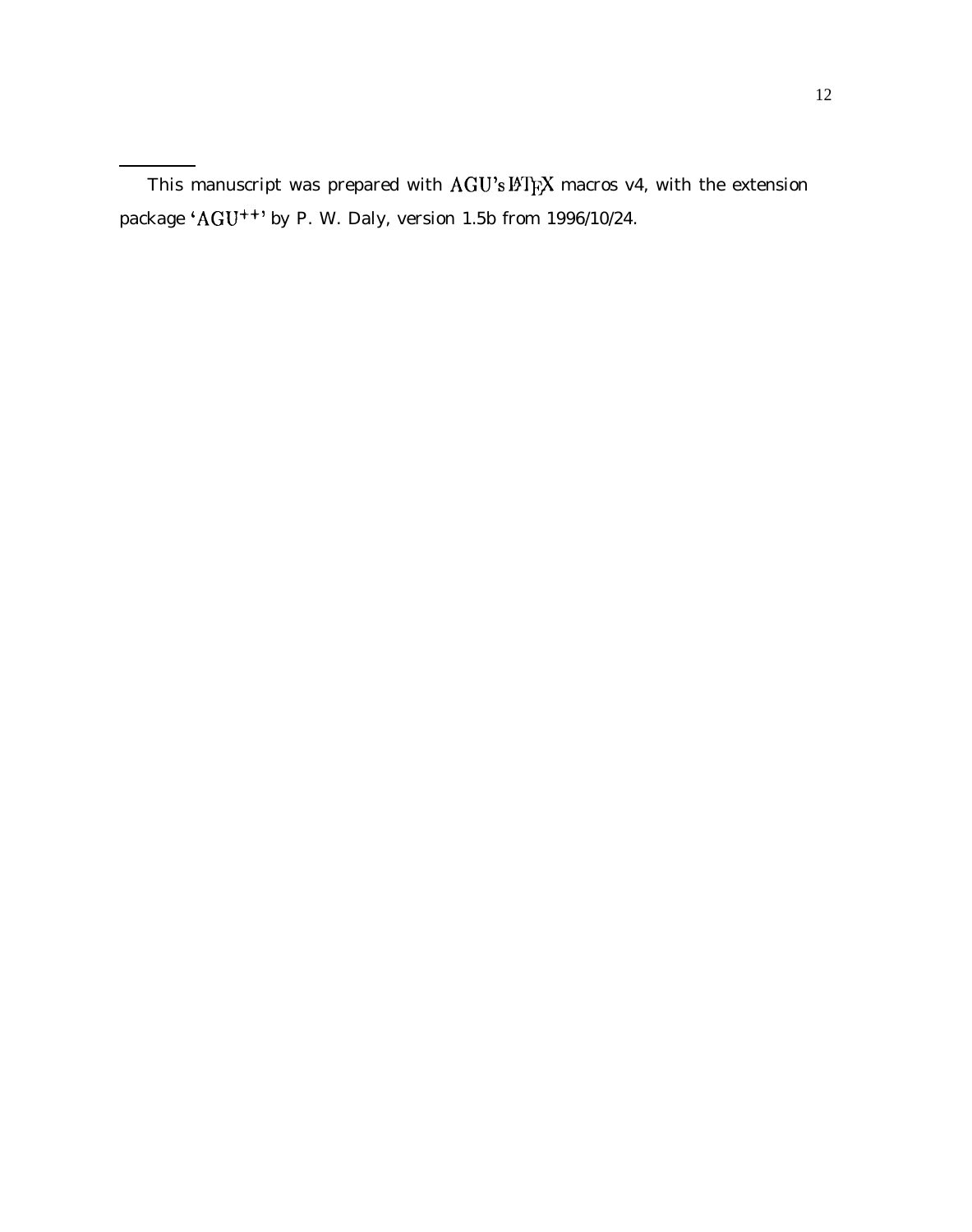### **Figure Captions**

. .



Figure 1. Temporal variability of cirrus clouds layer during a time period of 37 min on October 21, 1996 at 11.99"N latitude and 28.25"W longitude. A time series of backscatter ratio at 355 nm is shown. Temporal and spatial resolutions are 34 seconds and 7.5 m, respectively. The thin aerosol layer at 9.5 km is probably caused by an aircraft contrail. For clarity, profiles are separated by 2 units. The arrow indicates the tropopause altitude.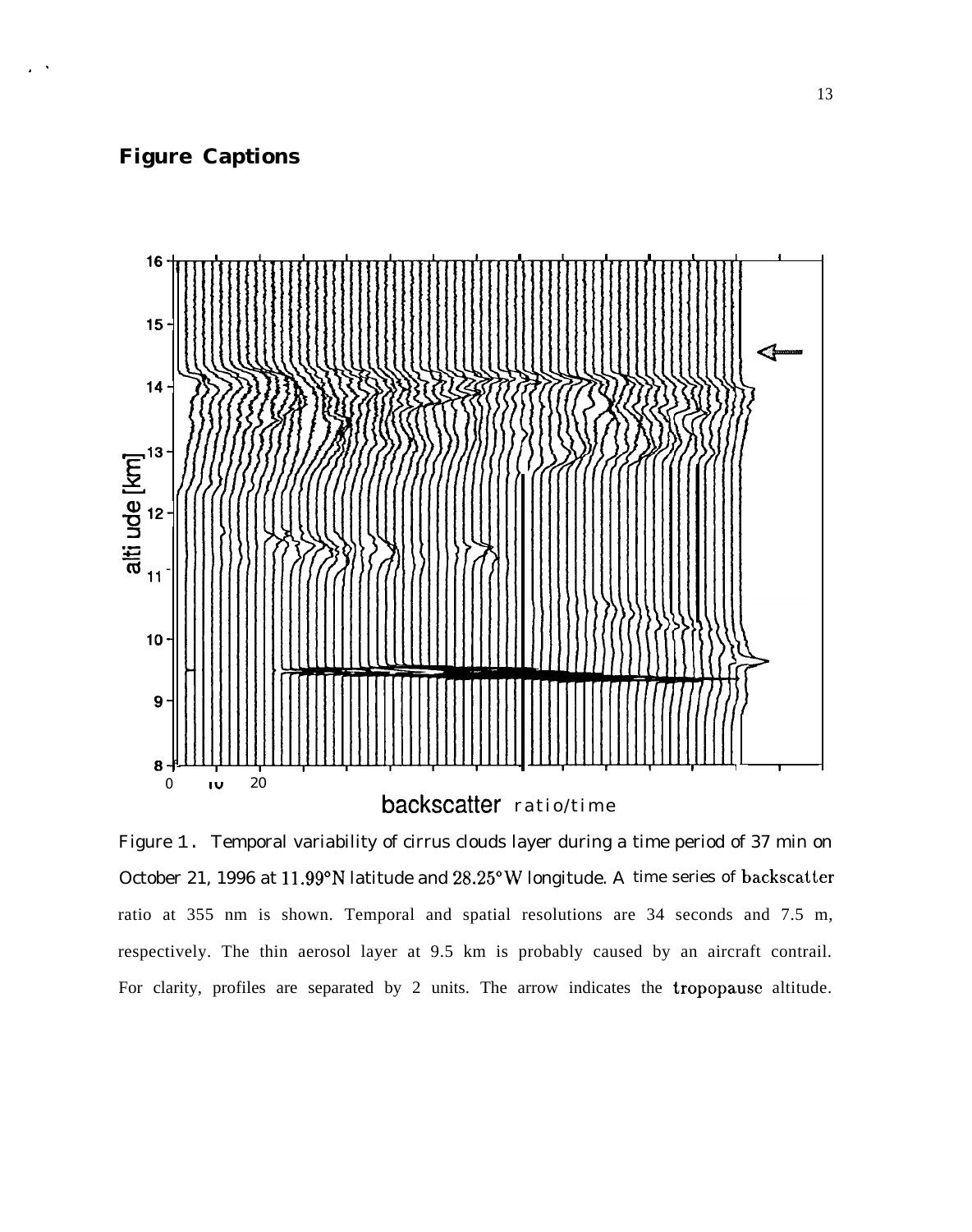

Figure 2. Maximum volume depolarization (top) and maximum backscatter ratio (bottom) as a function of optical thickness at a wavelength of 532 nm. The vertical dashed lines indicate the subvisibility threshold  $\tau = 0.03$ .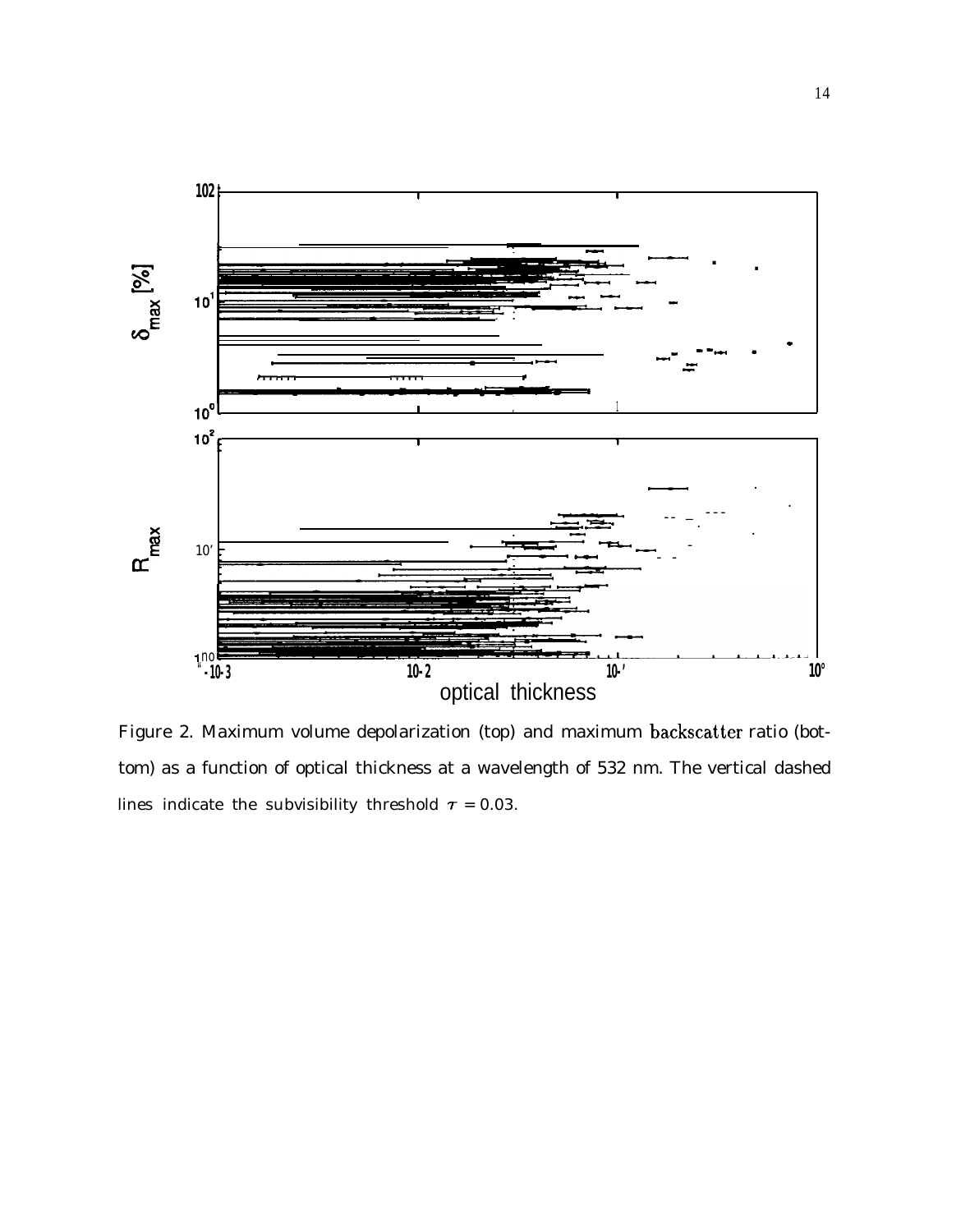

Figure 3. Relative frequency of occurrence of maximum volume depolarization in the 11 to 16 km altitude range between  $23.5^{\circ}S - 23.5^{\circ}N$  (top) and 23.5 °–300N/S (bottom). Note the logarithmic scale.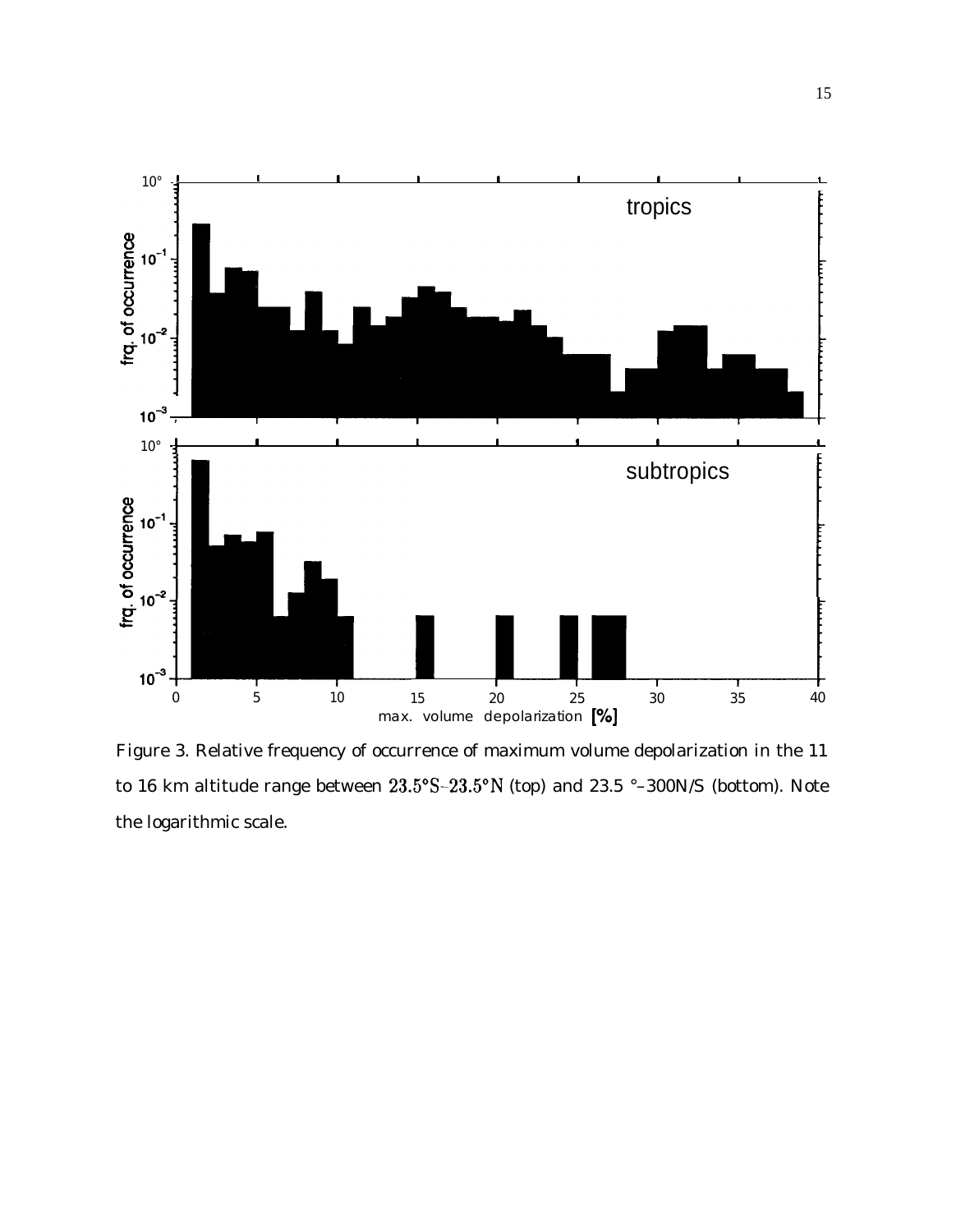

.

Figure 4. Comparison between the calculated cross-sectional area density  $(S)$  and the pararneterization  $({\tilde{\mathcal{S}}})$  by *Sassen et al. [1989]*. The dashed line gives  ${\mathcal{S}} = S$ . For clarity errors are shown for one data point only.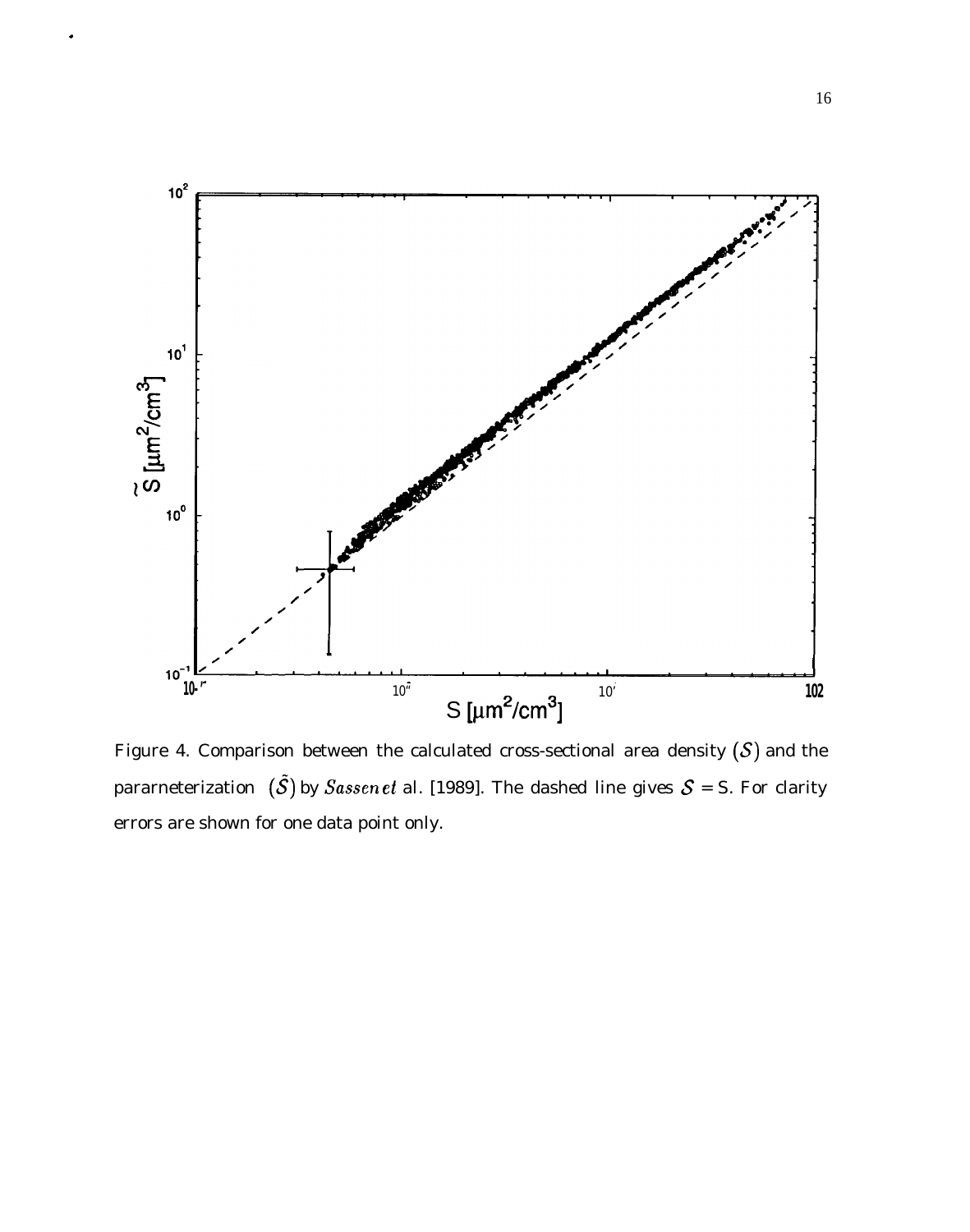

Figure 5. Aerosol backscatter coefficient at 532 nm as a function of effective particle radius. The range of values of the corresponding molecular backscatter coefficient at 532 nm is marked in grey.